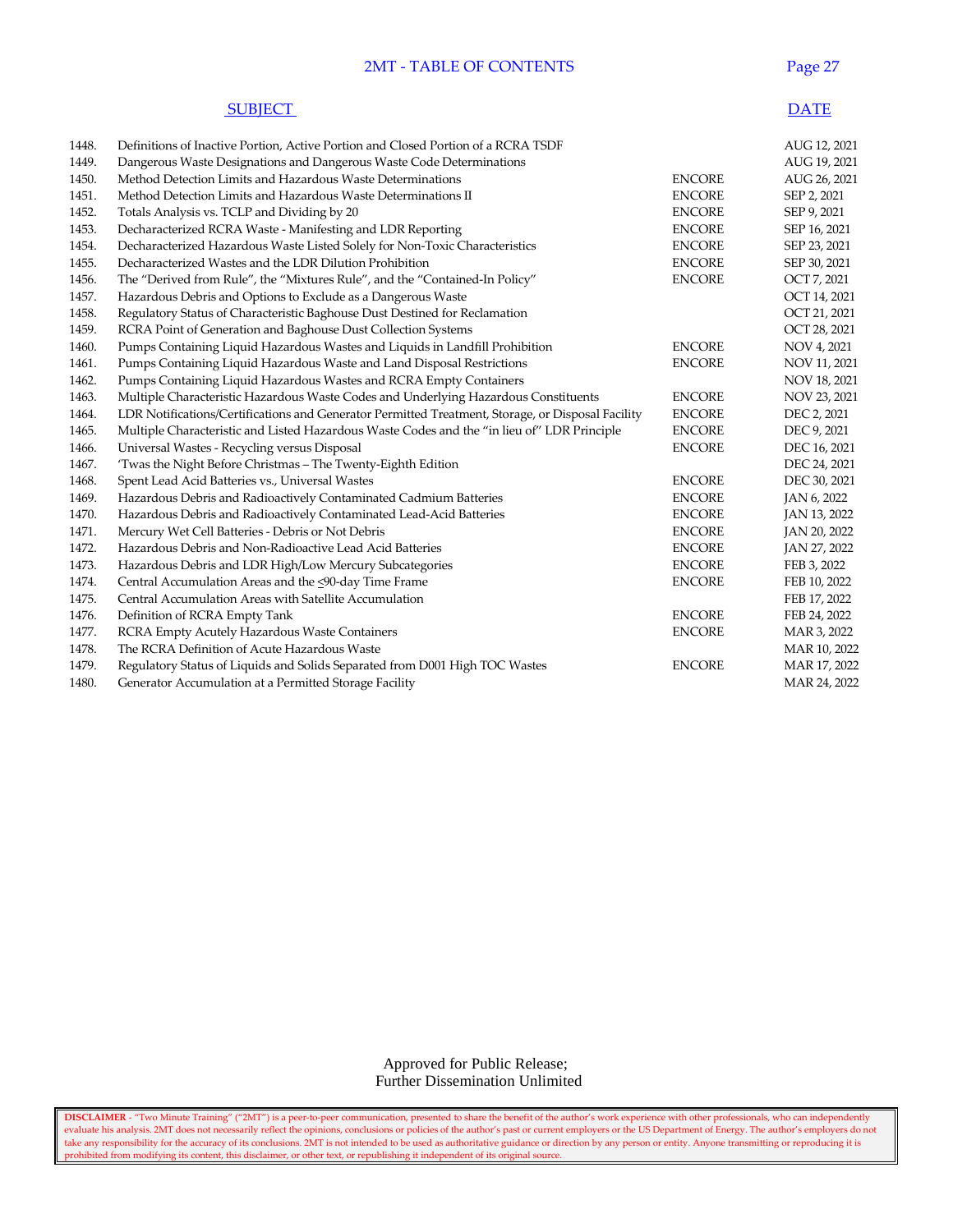# **TWO MINUTE TRAINING**

# **TO:** *CENTRAL PLATEAU CLEANUP COMPANY*

**FROM:** *PAUL W. MARTIN, RCRA Subject Matter Expert CPCCo Environmental Protection, Hanford, WA*

# **SUBJECT:** *GENERATOR ACCUMULATION AT A PERMITTED STORAGE FACILITY*

# **DATE:** *MARCH 24, 2022*

| <b>CPCCo Projects</b>   | <b>CPCCo Functionals</b> | <b>HMIS</b>         | <b>Hanford</b>           | <b>Other Hanford</b>  | <b>Other Hanford</b> |
|-------------------------|--------------------------|---------------------|--------------------------|-----------------------|----------------------|
|                         |                          |                     | <b>Laboratories</b>      | <b>Contractors</b>    | <b>Contractors</b>   |
| <b>Tania Bates</b>      | <b>Jeff Bramson</b>      | Morgan Baker        |                          |                       |                      |
| Theresa Boles           | <b>Bob Bullock</b>       | <b>Brett Barnes</b> | Dean Baker               | <b>Bill Bachmann</b>  | Dan Saueressig       |
| <b>Justin Bolles</b>    | Frank Carleo             | Mike Demiter        | Linda Conlin             | <b>Scott Baker</b>    | Lana Strickling      |
| <b>James Brack</b>      | <b>Bob Cathel</b>        | Kip George          | Garrett Knutson          | Michael Carlson       | <b>Joelle Moss</b>   |
| Rene Catlow             | Danielle Collins         | Jerry Cammann       | Eric Van Mason           | Paul Crane            | Greg Varljen         |
| Peter Ceton             | <b>Stacy Cutter</b>      | Kelly Elsethagen    |                          | Tina Crane            | Robin Varljen        |
| Richard Clinton         | <b>Jeanne Elkins</b>     | Garin Erickson      | <b>DOE RL, ORP, WIPP</b> | Ron Del Mar           | Julie Waddoups       |
| Patty Drago             | <b>Jonathan Fullmer</b>  | Katie Hall          |                          | John Dorian           | Jay Warwick          |
| Paul Fernandez          | Randal Fox               | Dashia Huff         | Duane Carter             | Mark Ellefson         | Ted Wooley           |
| Ryan Fisher             | <b>Bailey Hardy</b>      | Mark Kamberg        | Ingrid Colton            | Darrin Faulk          |                      |
| Andrew Getz             | <b>Steve Heninger</b>    | Jon McKibben        | Tony McKarns             | <b>James Hamilton</b> |                      |
| Cory Grabeel            | John Hultman             | Saul Martinez       | Allison Wright           | Leah Hare             |                      |
| Lawanda Grow            | Julie Johanson           | Matt Mills          |                          | Andy Hobbs            |                      |
| Char Hall               | Mitch Marrott            | Carly Nelson        |                          | Stephanie Johansen    |                      |
| Stuart Hildreth         | Morgan Matson            | Eric Pennala        |                          | Ryan Johnson          |                      |
| Sarah Horn              | Stewart McMahand         | Jon Perry           |                          | Megan Lerchen         |                      |
| Aprill Jivelekas        | Carlie Michaelis         | Dave Richards       |                          | Mike Lowery           |                      |
| Sasa Kosjerina          | <b>Brian Mitcheltree</b> | Christina Robison   |                          | Michael Madison       |                      |
| William Krueger         | Anthony Nagel            | Christian Seavoy    |                          | <b>Terri Mars</b>     |                      |
| Richard Lipinski        | Chris Plager             | David Shaw          |                          | Cary Martin           |                      |
| <b>Stuart Mortensen</b> | Linda Petersen           | John Skoglie        |                          | <b>Steve Metzger</b>  |                      |
| <b>Edward Myers</b>     | <b>Brent Porter</b>      | Greg Sullivan       |                          | Tony Miskho           |                      |
| <b>Trey Reppe</b>       | Sean Sexton              |                     |                          | Tom Moon              |                      |
| Melissa Sahm-dame       | Dave Shea                |                     |                          | Chuck Mulkey          |                      |
| Seth Slater             | Deborah Singleton        |                     |                          | Michelle Oates        |                      |
| Phil Sheely             | Dale Snyder              |                     |                          | <b>Kirk Peterson</b>  |                      |
| <b>Jeff Westcott</b>    | Dave St. John            |                     |                          |                       |                      |
| Richard Willson         | Kat Thompson             |                     |                          |                       |                      |
| Nick Wood               | Daniel Turlington        |                     |                          |                       |                      |
| Jon Wright              | <b>Britt Wilkins</b>     |                     |                          |                       |                      |
|                         | Jennifer Williams        |                     |                          |                       |                      |
|                         |                          |                     |                          |                       |                      |
|                         |                          |                     |                          |                       |                      |

 Approved for Public Release; Further Dissemination Unlimited

**DISCLAIMER** - "Two Minute Training" ("2MT") is a peer-to-peer communication, presented to share the benefit of the author's work experience with other professionals, who can independently evaluate his analysis. 2MT does not necessarily reflect the opinions, conclusions or policies of the author's past or current employers or the US Department of Energy. The author's employers do not take any responsibility for the accuracy of its conclusions. 2MT is not intended to be used as authoritative guidance or direction by any person or entity. Anyone transmitting or reproducing it is prohibited from modifying its content, this disclaimer, or other text, or republishing it independent of its original source.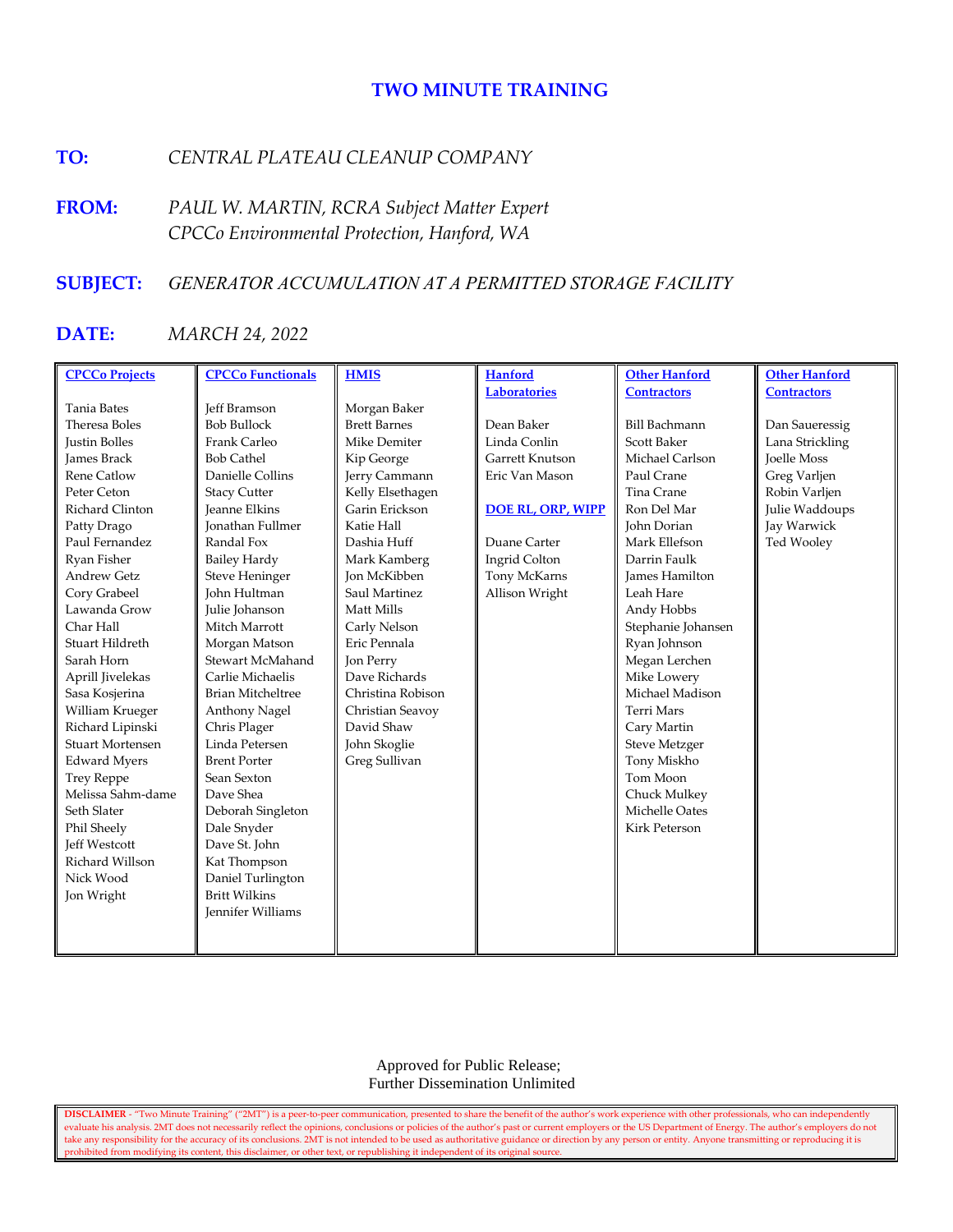## **TWO MINUTE TRAINING**

- **SUBJECT:** Generator Accumulation at a Permitted Storage Facility
	- **Q:** A laboratory has been managing all their dangerous wastes at a central accumulation area (CAA) under the large quantity generator provisions a[t WAC 173-303-200](https://apps.leg.wa.gov/wac/default.aspx?cite=173-303-200) [\(40 CFR 262.17\)](https://www.govinfo.gov/content/pkg/CFR-2021-title40-vol28/xml/CFR-2021-title40-vol28-sec262-17.xml). However, one dioxincontaining wastestream has been difficult to manage within the <90-day accumulation time limit and the laboratory will be submitting a Part A form for interim status storage. If the laboratory, or any other generator, becomes an interim status or final status permitted facility, does that prohibit the facility from continuing to accumulate other onsite generated dangerous wastes in central accumulation areas, i.e., can a RCRA storage facility also have CAAs?
	- **A:** An EPA guidance letter dated March 12, 1985, [\(RO 11062\)](https://rcrapublic.epa.gov/rcraonline/details.xhtml?rcra=11062), answered a series of questions from a laboratory on generator requirements vs., permitting requirements.

The laboratory asked EPA, if they submit a Part A form for the dioxin-containing wastes, will they also be required to submit a Part A application for all the other hazardous wastes they generate that they have been able to manage per the generator requirements without the need for an interim status permit.

# EPA replied:

*"No. Any waste that you are able to ship off-site within 90 days that is stored in either a tank or a container can still take advantage of the requirements in 40 CFR 262.34, whether or not you need a permit for any other part of your operation."*

This means that a facility with an interim status or final status permit, can still manage onsite generated wastes in a CAA. The permitting status of a facility does not prohibit management of onsite generated wastes in CAAs.

Note that the above response was before th[e 2016 Hazardous Waste Generator Improvements Rule](https://www.epa.gov/hwgenerators/final-rule-hazardous-waste-generator-improvements) and other regulatory changes since 1985. Now a generator can accumulate in either containers, tanks, containment buildings or drip pads and take advantage of the generator requirements at 40 CFR 262.17 [WAC 173-303-200].

## **SUMMARY:**

- **I** If wastes can be managed per the generator standards at WAC 173-303-200, the wastes can be accumulated in a CAA.
- **B** If wastes cannot be managed per the generator standards, the facility must submit a Part A form and obtain interim status and eventually submit a Part B application for a final status permit.
- a. Nothing precludes an interim or final status storage facility from managing their onsite generated dangerous wastes in CAAs.

The March 12, 1985, EPA letter is attached to the e-mail. If you have any questions, contact me at Paul W\_Martin@rl.gov or at (509) 376-6620.

| <b>FROM:</b>                                                                                                                                                                                                     | Paul W. Martin                                                                    | DATE: | 3/24/2022 | FILE: $2MT \ 2022 \ 032422.rtf$                                                                                                                                                                                          | PG: |  |  |  |
|------------------------------------------------------------------------------------------------------------------------------------------------------------------------------------------------------------------|-----------------------------------------------------------------------------------|-------|-----------|--------------------------------------------------------------------------------------------------------------------------------------------------------------------------------------------------------------------------|-----|--|--|--|
|                                                                                                                                                                                                                  |                                                                                   |       |           |                                                                                                                                                                                                                          |     |  |  |  |
| <b>DISCLAIMER</b> - "Two Minute Training" ("2MT") is a peer-to-peer communication, presented to share the benefit of the author's work experience with other professionals, who can independently evaluate his   |                                                                                   |       |           |                                                                                                                                                                                                                          |     |  |  |  |
|                                                                                                                                                                                                                  |                                                                                   |       |           | analysis. 2MT does not necessarily reflect the opinions, conclusions or policies of the author's past or current employers or the US Department of Energy. The author's employers do not take any responsibility for the |     |  |  |  |
| accuracy of its conclusions. 2MT is not intended to be used as authoritative guidance or direction by any person or entity. Anyone transmitting or reproducing it is prohibited from modifying its content, this |                                                                                   |       |           |                                                                                                                                                                                                                          |     |  |  |  |
|                                                                                                                                                                                                                  | disclaimer, or other text, or republishing it independent of its original source. |       |           |                                                                                                                                                                                                                          |     |  |  |  |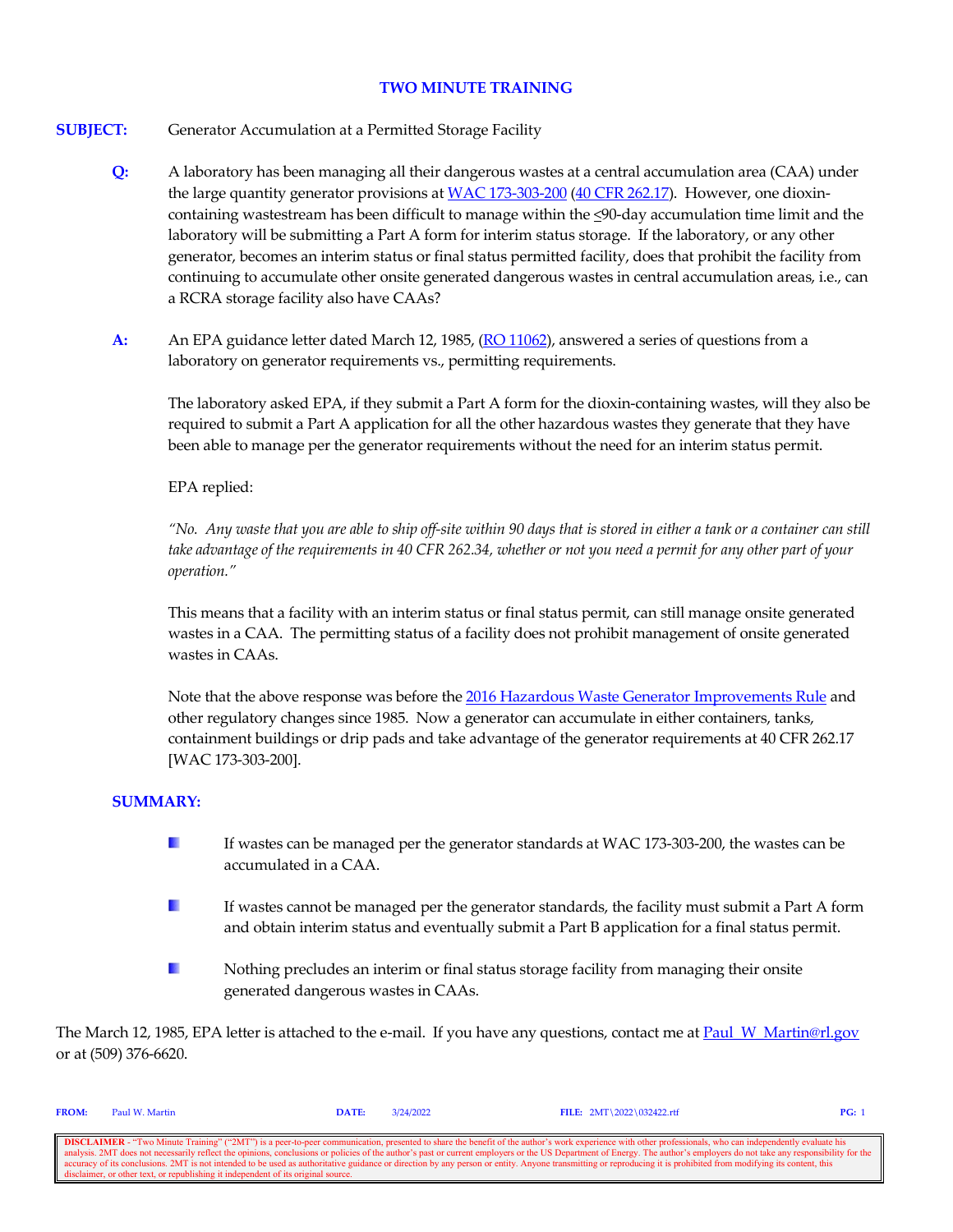#### **TWO MINUTE TRAINING - ATTACHMENT**

**SUBJECT:** Generator Accumulation at a Permitted Storage Facility

### **UNITED STATES ENVIRONMENTAL PROTECTION AGENCY**

WASHINGTON, D.C. 20460

**OFFICE** LAND AND EMERGENCY MANAGEMENT

Date: 11.19.2021

# **COVERSHEET: EXPLANATION OF CITATION AND/OR TERMINOLOGY CHANGES IN THIS POLICY DOCUMENT**

This policy document remains wholly in effect, but some or all of the regulatory citations within it have changed. These changes do not alter the existing regulatory interpretations.

As part of the [2016 Hazardous Waste Generator Improvements Rule,](https://www.epa.gov/hwgenerators/final-rule-hazardous-waste-generator-improvements) many of the regulations that apply to hazardous waste generators were moved to, or reorganized within, title 40 of the Code of Federal Regulations (CFR) part 262. To view a crosswalk between the old and new citations, please visit the [Hazardous Waste Generator Regulations Crosswalk webpage.](https://www.epa.gov/hwgenerators/hazardous-waste-generator-regulations-crosswalk) 

The Hazardous Waste Generator Improvements Rule also made changes to terms that may be included in this document. The most common term change was replacing "conditionally exempt small quantity generators" (CESQGs) with "very small quantity generators" (VSQGs). In addition, EPA defined the term "central accumulation area" (CAA) to mean a generator's 90- or 180-day accumulation area for hazardous waste.

Jessica Young Chief of the Recycling and Generator Branch Office of Resource Conservation and Recovery

**DISCLAIMER** - "Two Minute Training" ("2MT") is a peer-to-peer communication, presented to share the benefit of the author's work experience with other professionals, who can independently evaluate his analysis. 2MT does n expect to necessary or policies of the author's past or current employers or the US Department of Energy. The author's employers do not take any responsibility for the accuracy of its conclusions. 2MT is not intended to be used as authoritative guidance or direction by any person or entity. Anyone transmitting or reproducing it is prohibited from modifying its content, this discrete text, or republishing it independent of its original source.

**FROM:** Paul W. Martin **DATE:** 3/24/2022 **FILE:** 2MT\2022\032422.rtf **PG:** 2